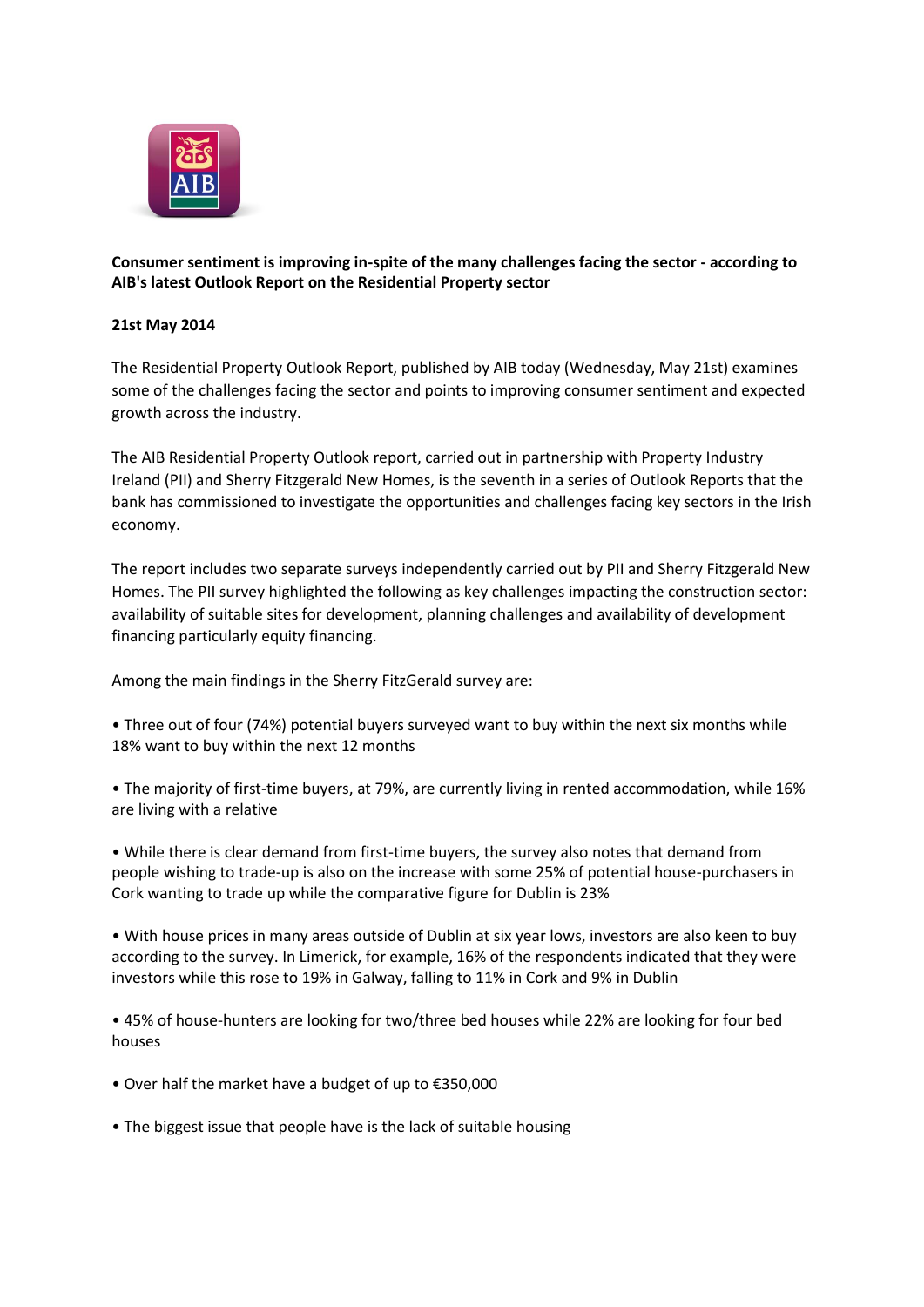*AIB's Head of Business Banking, Ken Burke, saidthat AIB recognises it has an important role to play in supporting this vital sector and its future growth potential. "Our Residential Property Outlook report highlights some of the key challenges currently impacting the sector. AIB launched a €350 million New Homes development fund in February 2014 to support the construction and supply of new homes in key urban areas. We are already seeing good take-up and we have deployed three specialist new business teams in Dublin, Cork and Galway to support this demand.*

*"AIB is supporting communities across the country through the bank's New Homes Fund which also provides finance to housing associations for social housing. We welcome the strategic approach the government is taking with its 'Construction 2020'strategy, and look forward to working closely with it and key industry stakeholders to support planned initiatives and actions to help the recovery and development of the sector."*

*Director of Property Industry Ireland (PII), Peter Stafford said: "We believe this report is timely and PII is pleased to be partnering with AIB and Sherry Fitzgerald New Homes in the preparation of this Residential Property Sector Outlook report. Members of PII, including developers and contractors, planners, architects, estate agents and asset managers, are clear on the issues which are holding back supply: availability of developer and equity finance, a lack of suitable sites on which to develop, and blockages in the planning system. If we can reduce costs and remedy delays in the preconstruction stages of development, especially in planning, a greater number of properties can be brought onto the market. This will help keep price inflation down, and ensure that consumers have a choice of high quality housing in the places in which they wish to live. The 'Construction 2020' report is a good starting point, but the focus needs to be on reforming delays in the pre-construction stages and help generate supply of new homes in key urban areas."*

*Head of Capital Markets and New Homes at Sherry Fitzgerald, Ivan Gaine said: "We are delighted to be associated with AIB and PII and in collaborating with other industry stakeholders in the preparation of the Outlook report. This publication coupled with 'Construction 2020' demonstrates the great curiosity within the housing and construction industry but also shows the huge need for urgency and proactivity across all sectors within the residential market. A national strategy covering the private, affordable, social, student, retirement markets is absolutely critical to the country. Funding is no longer an issue but a need for active collaboration and communication is required from all."*

## **-ENDS-**

## **Notes for editor:**

The AIB/Sherry Fitzgerald Property Sentiment survey was conducted among 1,600 potential buyers around the country (78% of respondents were from Dublin).

The PII surveyed 200 companies in March as part of its survey (55 completed). These included builders, contractors, developers, estate agents, architectural and engineering firms, asset managers and companies operating in financial, legal and accountancy services. Details of this survey are available in the report.